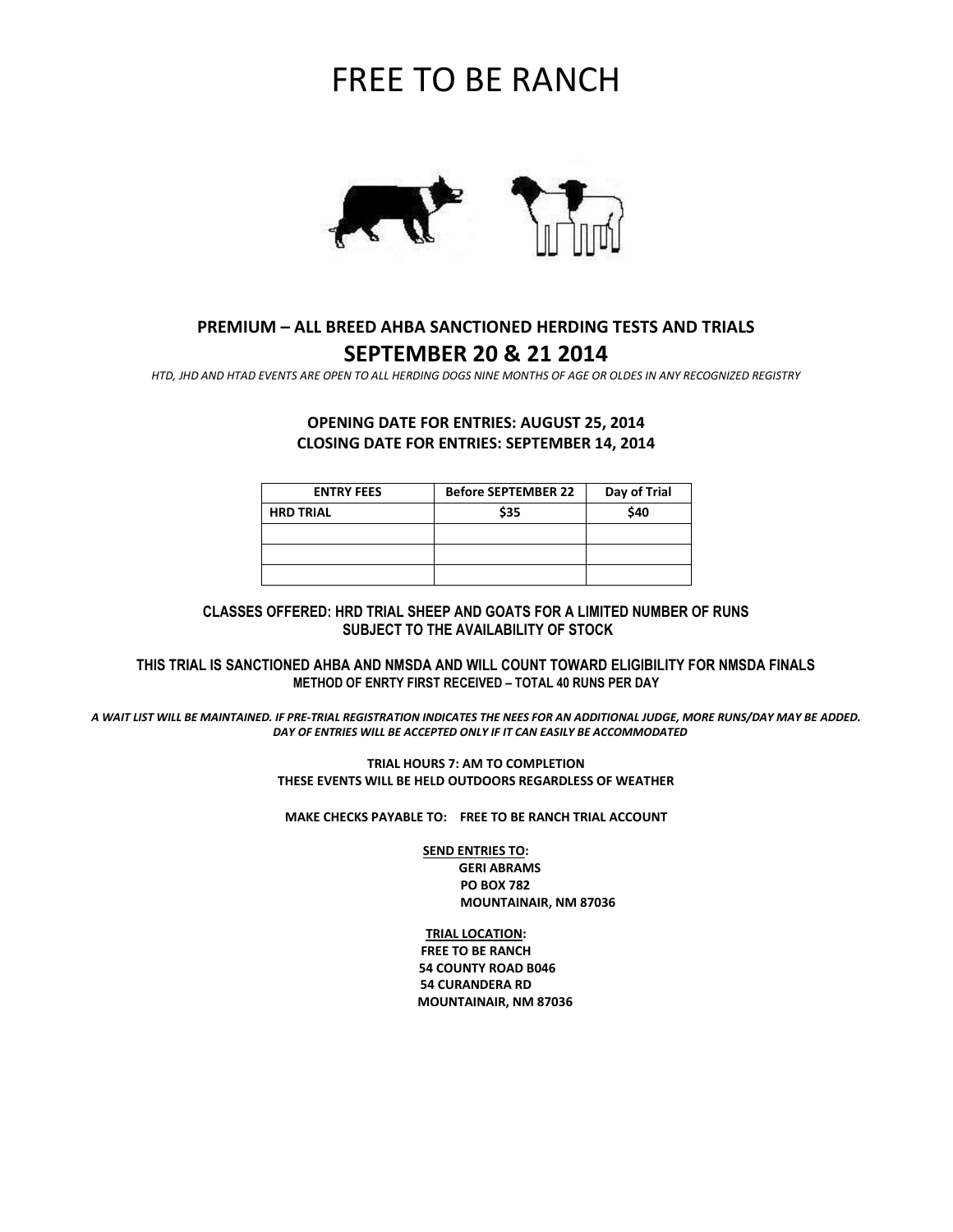#### **VETERINARIAN – ON CALL**

VALENCIA ANIMAL CLINIC 1544 E, RIVER ROAD BELEN, NM 87002 505-864-4075

#### **AVMA STATEMENT**

EXHIBITORS SHOULD FOLLOW THEIR VETERINARIAN'S RECOMMENDATIONS TO ASSURE THEIR DOGS ARE FREE OF INTERNAL AND EXTERNAL PARASITES, ANY COMMINICABLE DISEASES AND HAVE APPROPRIATE VACCINATIONS. YOU SHOULD ALWAYS HAVE A COPY OF YOUR DOG'S RABIES VACCINATIONS CERTIFICATE WITH YOU WHEN YOU TRAVEL.

#### **LIVESTOCK**

SHEEP WILL BE CROSSBRED HAIR SHEEP. GOATS WILL BE BOER CROSSES. HANDLERS WILL BE RESPONSIBLE FOR INJURED OR KILLED LIVESTOCK. REPLACEMENT COST: SHEEP \$300.00 AND GOATS \$300.00

#### **JUDGES**

## GERI ABRAMS KEN FERRILL KATHIE WOODS

#### **AHBA TEST/TRIAL PROGRAM**

A dog may enter competition at any level for which it is trained. No degree is prerequisite for another. The AHBA herding trial program allows herding dogs and their owner/handlers to demonstrate herding skills at three levels of herding training. The levels are designated by the prefix HTD for "Herding Trial Dog" followed by the numerals indicating the dog's level: HTD I, HTD II, or HTD III. For each level, a dog must earn two qualifying scores under two different judges. Although all classes may not be offered in every AHBA trial, classes that may be offered in any specific trial include:

| <b>HERIDING CAPABILITY TEST</b> | HCT         |
|---------------------------------|-------------|
| JUNIOR HERDING DOG              | JHD         |
| <b>HERDING TRIAL DOG</b>        | <b>HTD</b>  |
| <b>HERDING TRIAL ARENA DOG</b>  | <b>HTAD</b> |
| <b>HERDING RANCH DOG</b>        | <b>HTD</b>  |
| <b>RANCH LARGE FLOCK</b>        | <b>RLF</b>  |

A dog which has earned one leg toward the HTD II title may not compete at the HTD I level *on that type of stock*, but may compete at a lower level on another type of stock. For the first leg of the HCT test, dogs need not have had prior herding training, but should have had training to "come" reliably when called. Basic training to "sit," "down" or "stand-stay" is highly recommended, as is prior supervised exposure to livestock. HCT second-leg testing will require that the dog have had some basic herding training. Titles are earned separately on different types of stock, with two legs under two different judges being required for the title on that particular type of stock. The type of stock on which the title was earned will be indicated by the use of small initials after the titles: 's' for sheep, 'd' for ducks, 'g' for goats, 'c' for cattle. Titles on different types of stock may be earned concurrently or consecutively, at the same level or at a different level. A dog may be excused by a Judge at any time for unnecessary roughness, over-running of stock, or lack of control. A dog may also be excused for non-productive work after five minutes.

#### **NOTE:**

Effective June 1, 2010, all dogs participating in AHBA events must have full information, including a registration number, provided for entry on recording forms. **The registration number to be used should be the dog's regular registration number. In the case of dogs which have more than one registration number, the owner must choose one and use it consistently for AHBA purposes. Owners of unregistered dogs may apply to the AHBA for a tracking number to be used in place of a registration number. The tracking number is only for dogs which are not otherwise registered.** 

#### **TRACKING NUMBER POLICY**

All dogs participating in AHBA events must have full information, including a registration number, provided for entry on recording forms. **The registration number to be used should be the dog's regular registration number (AKC, CKC, ASCA, etc.). In the case of dogs which have more than one registration number, the owner must choose one and use it consistently for AHBA purposes. Owners of unregistered dogs may apply to the AHBA for a tracking number to be used in place of a registration number. The tracking number is only for dogs which are not otherwise registered.** The Request for Tracking Number form may be obtained from Kay Delk-Keziah, email[: maplegrovefarm@yahoo.com,](mailto:maplegrovefarm@yahoo.com) or regular mail: 1886 Bescher Chapel Road, Denton, NC 27239. The completed form is sent to the email or mailing address on the form, and the owner will be sent a tracking number to use for entering AHBA events. **In addition to using a consistent registration or tracking number, owners must use one consistent name when entering a dog.** After June 1, 2010, any incomplete recording form received by the AHBA will not be processed.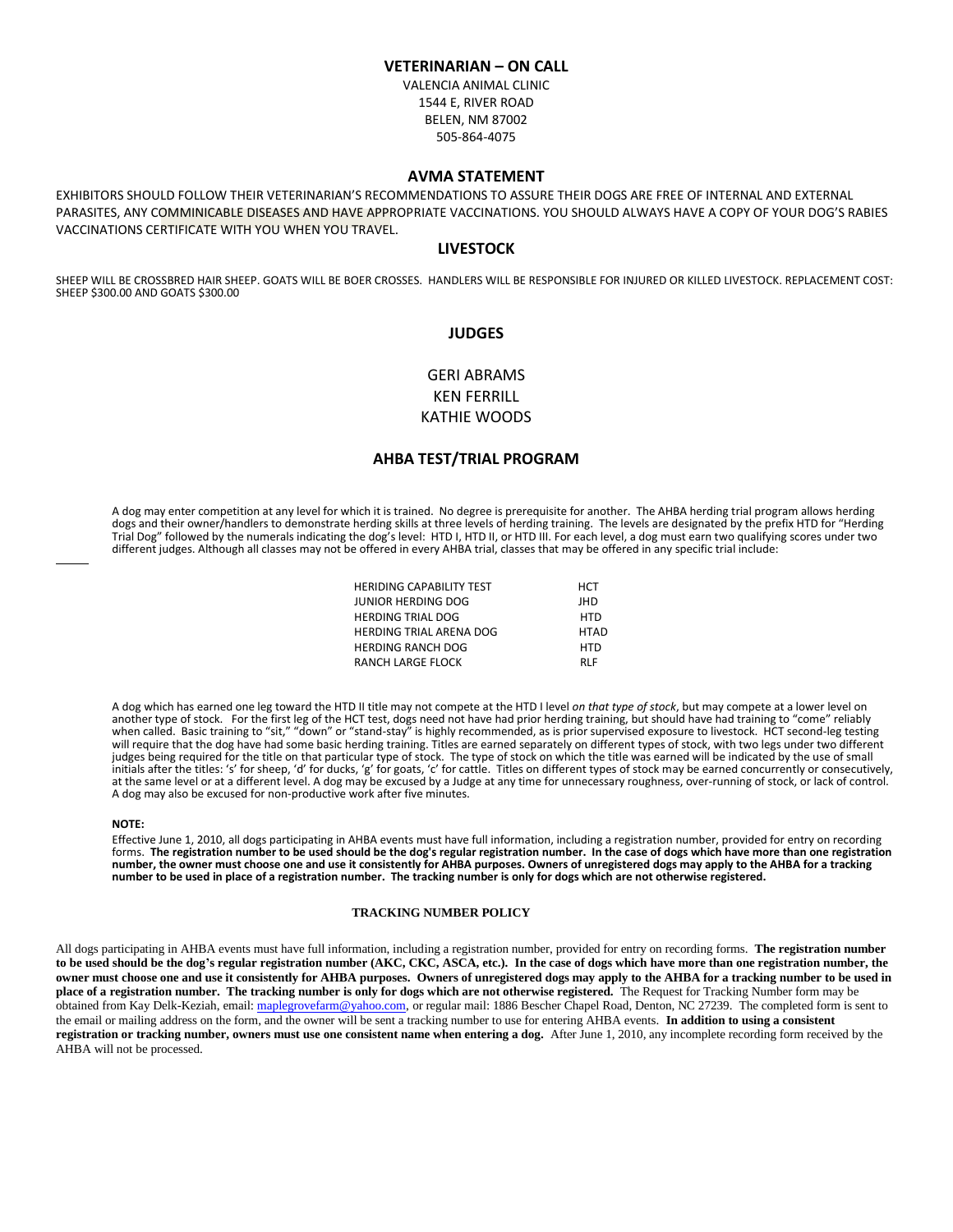#### **MOTEL ACCOMMODATIONS**

| COMFORT INN - 119 Route 66 East, Moriarty, NM 87035            | (505) 832-6666 |
|----------------------------------------------------------------|----------------|
| DAYS INN - 1809 Historic Route. 66, Edgewood, NM 87036         | (505) 832-4451 |
| ECONO LODGE - 1316 Route 66 West, Moriarty, NM 87035           | (505) 832-4457 |
| HOLIDAY INN EXPRESS - 1507 Route 66, Moriarty, NM 87035        | (505) 832-5000 |
| SHAFFER HOTEL - 103 E. Main, Mountainair, NM 87036             | (505) 847-2888 |
| SUPER 8 - 1127 Old Hwy 41, Moriarty, NM 87035                  | (505) 832-6730 |
| TURNER INN & RV PARK - 303 E Highway 60, Mountainair, NM 87036 | (505) 847-0170 |

*Moriarty is about 45 minutes away and Mountainair is about 10 minutes away from trial site.* 

#### **CAMPING**

RV HOOKUPS – ELECTRIC AND WATER – are available at Free To Be Ranch by reservation only:

30 amp charge is \$25 per night 50 amp charge is \$30 per night.

Send your request for an RV Hookup with your trial entry. Include a separate check made out to Free To Be Ranch for \$25 as a deposit. Deposit is not refundable after entry close date, SEPTEMBER 22, 2014.

DRY CAMPING is available at Free To Be Ranch, but includes no services. Parking spots will be assigned based on availability. Water may be purchased for \$5.00 a fill up.

NO DUMPING OF RV TANKS is allowed on Ranch property. There is a public dumping facility at the Turner Inn and RV Park in Mountainair.

#### **DIRECTIONS TO TRIAL SITE**

**DIRECTIONS FROM INTERSTATE 40 IN NEW MEXICO**: Take Exit 196 in Moriarty; go south on Hwy 41 until it dead ends into Hwy 60; take a right (west) onto Hwy 60; go approximately 7 miles on Hwy 60; go 1/2 mile past mile marker 209 to County Road BO 46; turn right (north) onto County Road BO 46. Follow the signs.

**DIRECTIONS FROM INTERSTATE 25 IN NEW MEXICO**: Take Exit 175 in Bernardo; go east on Hwy 60 for 38 miles; go through blinking light in the town of Mountainair; continue east on Hwy 60; go 1/2 mile past mile marker 208 to County Road BO 46; turn left (north) onto County Road BO 46. Follow the signs.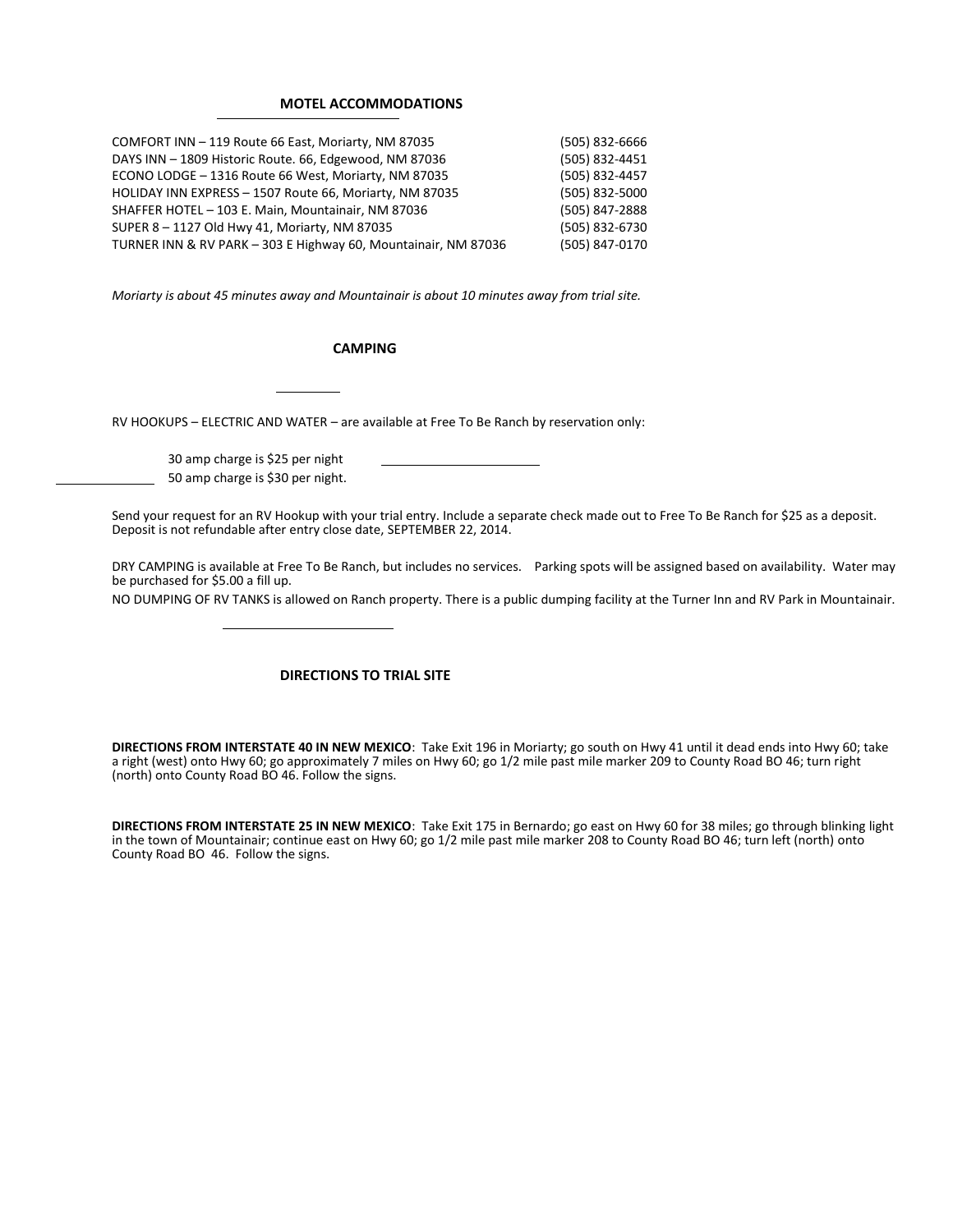#### **ELIGIBILITY**

All dogs nine months of age or older are eligible to participate in Herding trials and JHD. No dog may be entered in two classes on the same course with the same kind of stock under the same judge at any Test/Trial. Bitches in season shall run in drawn running order without adjustment.

#### **AGREEMENT**

I (We) acknowledge that the "Rules Applying to Registration and Dog Shows" and the "Regulations for Herding Tests and Herding Trials" have been made available to me (us) and that I (we) agree that the club holding this herding test or trial has the right to refuse this entry for cause which the club shall deem to be sufficient. In consideration of the acceptance of this entry and the holding of the Herding test or Trial and opportunity to have the dog tested or judged and to win prize money, ribbons or trophies, I (we) agree to hold this club, it's members, directors, governors, officers, agents, superintendents, or show secretary and the owner or lessor of the premises and any employees of the aforementioned parties harmless from any claim for loss or injury which may be alleged to have been caused directly or indirectly to any person or thing by the act of this dog while in or upon the herding test or trial premises or grounds or near nay entrance thereto, and I (we) personally assume all responsibility and liability for any such damage or injury, be caused or alleged to be caused by the negligence of the club or any of the parties aforementioned, or by the negligence of any person or any other causes. I (we) hereby assume the sole responsibility for and agree to indemnify and hold the aforementioned parties harmless from any and all losses and expense (including legal fees) by reason of the liability imposed by law upon any of the aforementioned parties for damage because of bodily injuries, including death at any time resulting herefrom, sustained by any person or persons, including myself (ourselves) or on account of damage to property arising out of or in consequence of my (our) participation in the Herding Test or trial, howsoever such injuries, death or damage to property may be caused, and whether the negligence of the aforementioned parties or any of their employees or agents, or any other persons.

 I (we) will pay for any livestock injuries or replacement value in the event of death of any livestock by the dog entered, I (we) will assume total responsibility for any damage. I (we) agree to pay the full market value of the injured animal in case of serious injury, or the veterinarian bill if the injury is sight.  $^{\prime}$ 

**Signature Date\_\_\_\_\_\_\_\_\_\_\_\_\_\_\_\_\_\_\_\_** 

**This agreement must accompany entry form and payment.**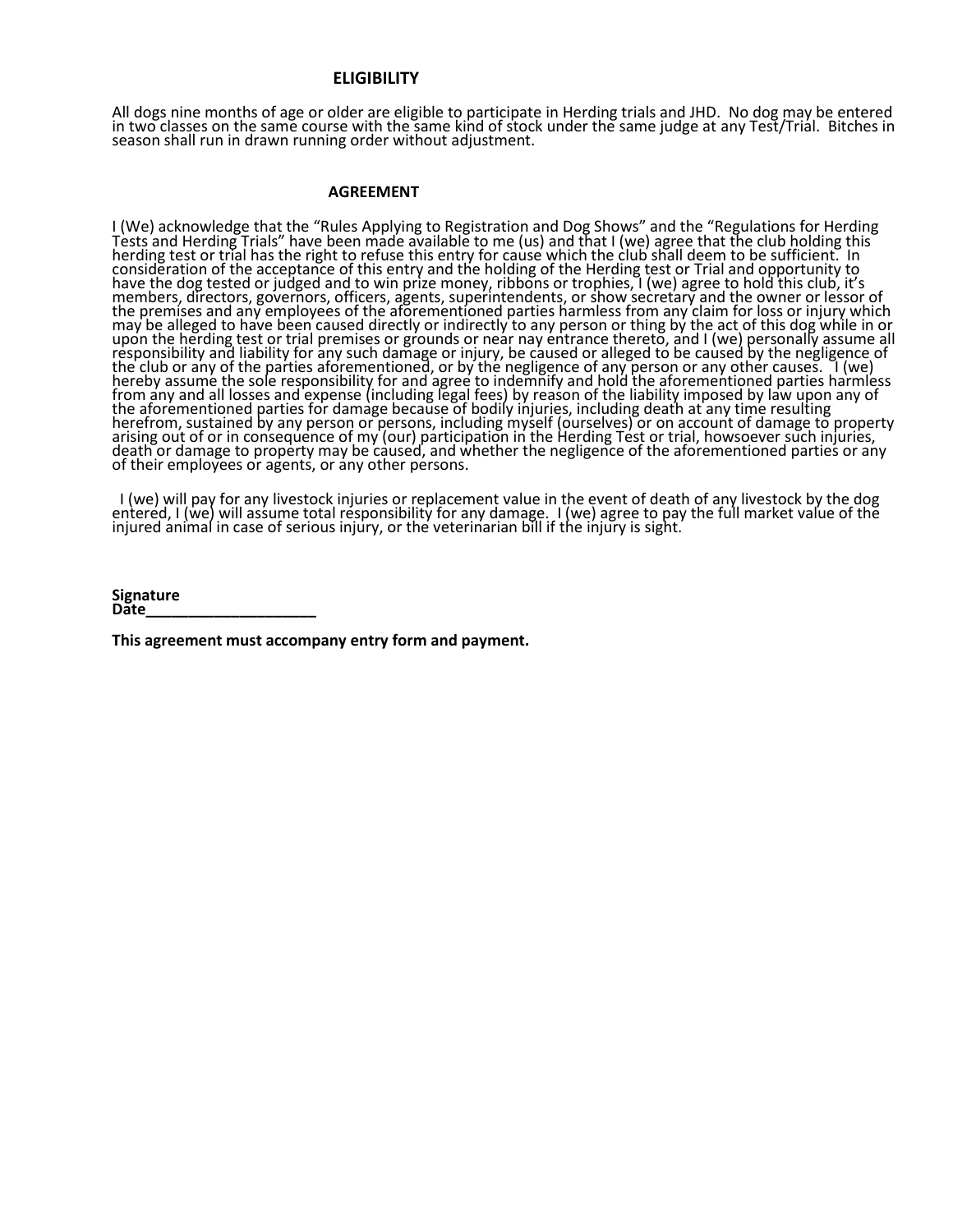## **OFFICIAL AHBA ENTRY FORM – AHBA LICENSED HERDING TEST AND TRIAL**

## **FREE TO BE RANCH – HRD TRIAL ON SHEEP AND GOATS**

#### **SEPTEMBER 20 – 21, 2014 ENTRIES CLOSE ON SEPTEMBER 14, 2014**

| <b>COURSE</b>         | <b>FEE BEFORE SEPTEMBER 15</b> | <b>FEE AFTER SEPTEMBER 15</b><br><b>DAY OF</b> |
|-----------------------|--------------------------------|------------------------------------------------|
| HRD – SHEEP AND GOATS |                                | 40                                             |
|                       |                                |                                                |

#### **SEND ENTRIES AND SIGNED AGREEMENT TO:** GERI ABRAMS PO BOX 782 MOUNTAINAIR, NM 87036

# **COMPLETE THIS FORM FOR EACH DOG ENTERED**

# **CIRCLE THE EVENTS YOU ARE ENTERING FOR SINGLE DOG – S = SHEEP – G = GOATS**

| SATURDAY SEPTEMBER 20.      | $HRD I-S$   | $HRD II-S$   | HRD $III - S$ |
|-----------------------------|-------------|--------------|---------------|
| 2014                        | $HRD I - G$ | $HRD II - G$ | HRD III $-G$  |
|                             | $HRD I-S$   | $HRD II-S$   | HRD $III - S$ |
|                             | $HRD I - G$ | $HRD II - G$ | $HRD III - G$ |
| <b>SUNDAY SEPTEMBER 21.</b> | $HRD I-S$   | HRD $II-S$   | HRD $III - S$ |
| 2014                        | $HRD I - G$ | $HRD II - G$ | $HRD III - G$ |
|                             | $HRD I-S$   | $HRD II-S$   | HRD $III - S$ |
|                             | $HRD I - G$ | $HRD II - G$ | $HRD III - G$ |

### **NUMBER OF ENTRIES FOR THIS DOG**

### **PLEASE COMPLETE FORM BELOW FOR EACH DOG ENTERED – PLEASE PRINT BELOW INFO CLEARLY**

| <b>ACTUAL OWNER(S)</b>                                 |             |                     |                 |                |
|--------------------------------------------------------|-------------|---------------------|-----------------|----------------|
| <b>ADDRESS</b>                                         |             |                     |                 |                |
| <b>CITY</b>                                            |             | <b>STATE</b>        | <b>ZIP</b>      | <b>COUNTRY</b> |
| <b>TELEPHONE HOME</b>                                  | <b>CELL</b> |                     | <b>EMAIL</b>    |                |
| <b>AGENTS NAME IF APPLICABLE</b>                       |             | <b>AGENTS PHONE</b> |                 |                |
| <b>AGENT EMAIL</b>                                     |             |                     |                 |                |
| <b>FULL NAME OF DOG</b>                                |             |                     |                 |                |
| <b>REGISTRATION OR TRACKING NUMBER</b><br><b>BIRTH</b> |             |                     | <b>REGISTRY</b> | <b>DATE OF</b> |
| <b>PLACE OF BIRTH</b>                                  | <b>USA</b>  | <b>CANADA</b>       |                 | <b>OTHER</b>   |
| <b>BREED</b>                                           |             | <b>VARIETY</b>      |                 | <b>SEX</b>     |
| <b>BREEDER</b>                                         |             |                     |                 |                |
| <b>SIRE</b>                                            |             |                     |                 |                |
| <b>DAM</b>                                             |             |                     |                 |                |